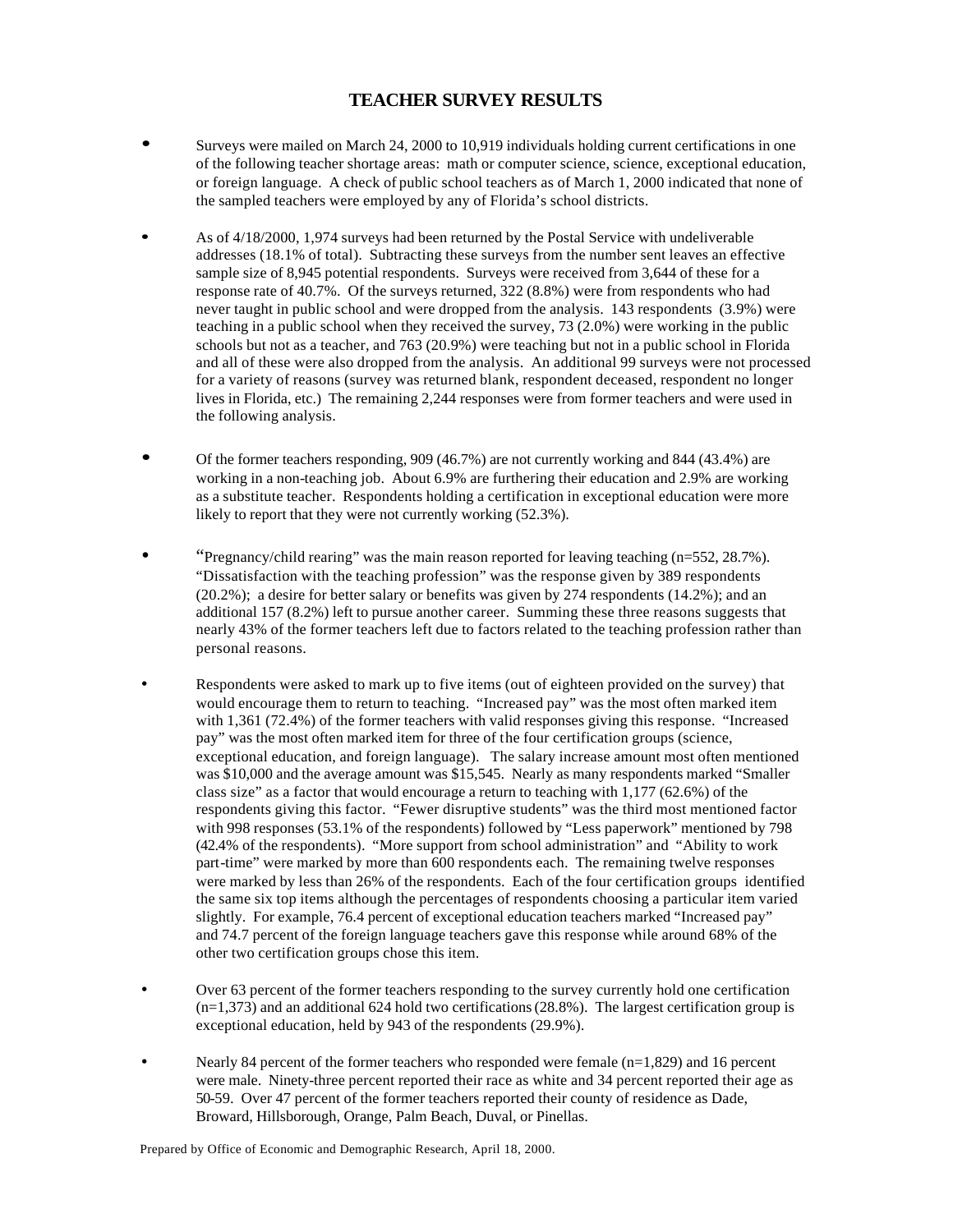# **THE FLORIDA SENATE**



Tallahassee. Florida 32399-1100

**COMMITTEES:** Budget. Chairman **Criminal Justice** Education Judiciary Rules and Calendar

**STEERING COMMITTEE: Fiscal Issues** 

**SENATOR LOCKE BURT** 16th District

March 21, 2000

Dear Former Teacher:

The Florida Senate is in the process of making a series of decisions that will affect the future of the teaching profession in Florida. One of the most important of these decisions is how to address the impending shortage of public school teachers in certain fields. Our plan has three parts: (1) to provide additional incentives for people to enter the teaching profession; (2) to provide additional incentives for our current teachers to continue in the profession; and (3) to provide incentives for former teachers to reenter the profession. Your name has been taken from a list of people with active teaching certificates in one of the fields in which shortages of teachers are predicted. We would like to know what measures might encourage you to resume your teaching career in the public schools. The brief survey included with this letter is designed to help us determine the most effective way of encouraging experienced former teachers back into the profession.

Your anonymous responses to these questions will help us shape public policy and help determine spending on education. However, in order to be useful in this year's appropriations decision-making process, we need to receive your response as soon as possible. Please take a moment now to fill out the form and send it back to us in the enclosed pre-addressed stamped envelope by April  $7<sup>th</sup>$ . Because we will be machine tabulating the responses, please use a number 2, or softer, pencil to complete the form.

On behalf of the Florida Senate, I appreciate your help in this important issue for the future of Florida school children.

Sincerely

Locke Burt, Senator Chairman, Senate Budget Committee

**REPLY TO:** □ 140 South Atlantic Avenue, Suite 201, Ormond Beach, Florida 32176 (904) 673-7299 □ 838 East New York Avenue, Suite B, DeLand, Florida 32724 (904) 738-9002 D 410 Senate Office Building, 404 South Monroe Street, Tallahassee, Florida 32399-1100 (850) 487-5033

> TONI JENNINGS President

WILLIAM G. "DOC" MYERS President Pro Tempore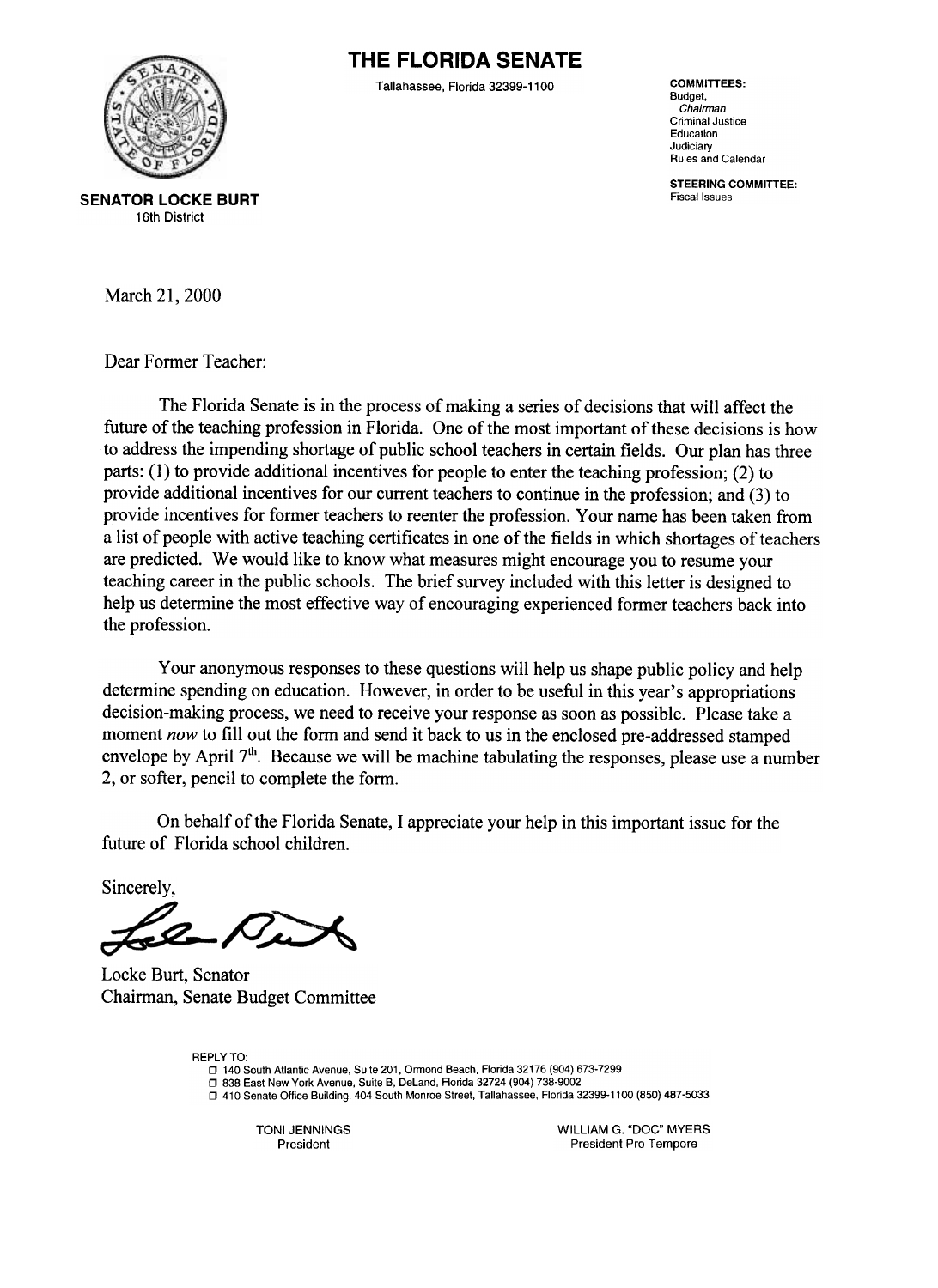|                                                                                                   | <b>GENERAL PURPOSE SURVEY FORM</b>                                       |                                                                                                             |                          |                                                                                                                                                                                                                                                                                                                                                                                               |  |
|---------------------------------------------------------------------------------------------------|--------------------------------------------------------------------------|-------------------------------------------------------------------------------------------------------------|--------------------------|-----------------------------------------------------------------------------------------------------------------------------------------------------------------------------------------------------------------------------------------------------------------------------------------------------------------------------------------------------------------------------------------------|--|
| In which of the following<br>Are you<br>areas do you hold current<br>certification?<br>Elementary | Is your age<br>Male<br>Female.                                           | <b>MARK ONLY ONE RESPONSE</b><br>$20 - 29$<br>PER ITEM.<br>$30 - 39$<br>$40 - 49$<br>DO NOT STAPLE OR TEAR. |                          |                                                                                                                                                                                                                                                                                                                                                                                               |  |
| Math/Computer science<br>Science                                                                  | Is your race.<br>White                                                   | $50 - 59$<br>60 or older<br>USE A HO. 2 PENCIL ONLY                                                         |                          |                                                                                                                                                                                                                                                                                                                                                                                               |  |
| Exceptional education<br>Foreign language<br>Vocational education<br>Other                        | Black<br>Are you Hispanic<br>Other                                       | <b>IMPROPER</b><br>Yes<br><b>MARKS</b><br>$\nabla \times \bigcirc$<br>No                                    |                          | <b>PROPER</b><br>MARK                                                                                                                                                                                                                                                                                                                                                                         |  |
| in the envelope provided. Thank you.                                                              | If you have NEVER taught in a public school --- please return the survey | Е.<br>D.<br>C.                                                                                              |                          |                                                                                                                                                                                                                                                                                                                                                                                               |  |
|                                                                                                   | If you have EVER taught in a public school --- please continue. I        | в.<br><b>NO</b><br><b>YES</b>                                                                               |                          |                                                                                                                                                                                                                                                                                                                                                                                               |  |
|                                                                                                   |                                                                          | WHICH OF THE FOLLOWING BEST DESCRIBES YOUR CURRENT PROFESSIONAL ACTIVITY--                                  |                          |                                                                                                                                                                                                                                                                                                                                                                                               |  |
|                                                                                                   |                                                                          | Working in Florida's public schools as a full-time classroom teacher                                        |                          | $1$ $\theta$ $\theta$ $\theta$ $\theta$                                                                                                                                                                                                                                                                                                                                                       |  |
| If you answered yes to<br>item 1, 2, or 3,                                                        |                                                                          | Working in the public school system but not as a teacher                                                    |                          | $2(A)$ $(0)$ $(0)$ $(E)$                                                                                                                                                                                                                                                                                                                                                                      |  |
| Please return the survey in<br>the envelope provided                                              |                                                                          | Teaching but not in a public school in Florida                                                              |                          | 3 A B C O E                                                                                                                                                                                                                                                                                                                                                                                   |  |
| Thank you for your time--                                                                         |                                                                          | Working in Florida's public schools as a substitute teacher                                                 |                          | $4$ $\overline{)$ $\overline{)$ $\overline{)$ $\overline{)$ $\overline{)$ $\overline{)$ $\overline{)$ $\overline{)$ $\overline{)$ $\overline{)$ $\overline{)$ $\overline{)$ $\overline{)$ $\overline{)$ $\overline{)$ $\overline{)$ $\overline{)$ $\overline{)$ $\overline{)$ $\overline{)$ $\overline{)$ $\overline{)$ $\overline{)$ $\overline{)$ $\overline{)$ $\overline{)$ $\overline{)$ |  |
| If you answered yes to                                                                            |                                                                          | Furthering my education and plan to return to teaching                                                      |                          | $5$ $\bigcirc$ $6$ $\bigcirc$ $6$ $\bigcirc$                                                                                                                                                                                                                                                                                                                                                  |  |
| item 4, 5, 6, 7, or 8,<br>Please continue                                                         |                                                                          | Furthering my education but do not plan to return to teaching                                               |                          | 6 A B C D E                                                                                                                                                                                                                                                                                                                                                                                   |  |
|                                                                                                   |                                                                          | Working in a non-teaching job                                                                               | 71                       | ABCOE                                                                                                                                                                                                                                                                                                                                                                                         |  |
|                                                                                                   |                                                                          | Not currently working                                                                                       |                          | 8 A B C D E                                                                                                                                                                                                                                                                                                                                                                                   |  |
|                                                                                                   |                                                                          | ARE YOU PLANNING TO RETURN TO TEACHING IN FLORIDA'S PUBLIC SCHOOLS?                                         |                          | $9$ $\rightarrow$ $8$ $\rightarrow$ $0$ $\rightarrow$ $1$                                                                                                                                                                                                                                                                                                                                     |  |
|                                                                                                   |                                                                          |                                                                                                             |                          | 10 A B C D E                                                                                                                                                                                                                                                                                                                                                                                  |  |
|                                                                                                   | (Please choose one; mark in column A)                                    | WHAT WAS YOUR MAIN REASON FOR LEAVING THE TEACHING PROFESSION?<br>Family or personal move                   | 11                       | A B C D E                                                                                                                                                                                                                                                                                                                                                                                     |  |
|                                                                                                   |                                                                          | Pregnancy/child rearing                                                                                     | $12$ $A$ $B$ $C$ $D$ $E$ |                                                                                                                                                                                                                                                                                                                                                                                               |  |
|                                                                                                   |                                                                          | Health                                                                                                      |                          | 13 A B C D E                                                                                                                                                                                                                                                                                                                                                                                  |  |
|                                                                                                   |                                                                          | To retire                                                                                                   |                          | 14 A B C D E                                                                                                                                                                                                                                                                                                                                                                                  |  |
|                                                                                                   |                                                                          | To pursue another career                                                                                    |                          | 15 A B C O E                                                                                                                                                                                                                                                                                                                                                                                  |  |
|                                                                                                   |                                                                          | For better salary or benefits                                                                               |                          | 16 A B C D E                                                                                                                                                                                                                                                                                                                                                                                  |  |
|                                                                                                   |                                                                          | To take courses to improve career opportunities                                                             | 17 A B C O E             |                                                                                                                                                                                                                                                                                                                                                                                               |  |
|                                                                                                   |                                                                          | School staffing action (e.g., lay-off, school closing, reassignment)                                        | 18 A B C O E             |                                                                                                                                                                                                                                                                                                                                                                                               |  |
|                                                                                                   |                                                                          | Dissatisfied with teaching as a career                                                                      | 19 A B C D B             |                                                                                                                                                                                                                                                                                                                                                                                               |  |
|                                                                                                   |                                                                          |                                                                                                             |                          |                                                                                                                                                                                                                                                                                                                                                                                               |  |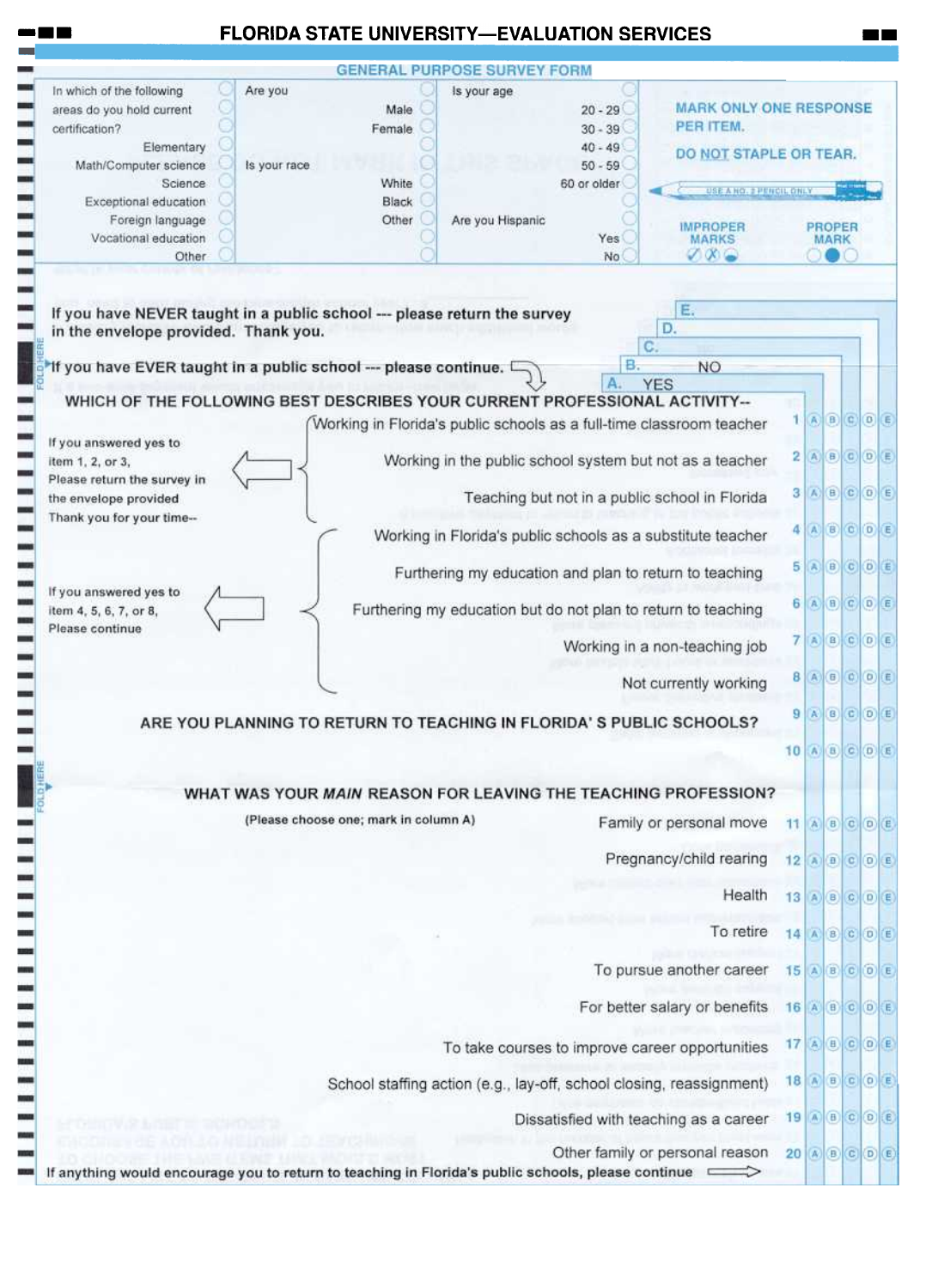**BOOK 1999** 

#### FROM THE LIST TO THE RIGHT, PLEASE USE COLUMN AT TO CHOOSE THE FIVE ITEMS THAT WOULD MOST **ENCOURAGE YOU TO RETURN TO TEACHING IN FLORIDA'S PUBLIC SCHOOLS**

Reduction in the number of hours that you must work

Less emphasis on standardized tests

Less pressure to socially promote student:

More teacher autonomy

More parental support

More clerical support

More support from school administratior

More control over your classroom

Less paperwork

Safer teaching environment

Fewer disruptive students

More flexible work hours or workdays

More pleasant physical surroundings

Ability to work part-time

**Additional benefits** 

A one-time payment to return to teaching in the public schools

Increased pay

| If a one-time payment would encourage you to return--how large                |     |
|-------------------------------------------------------------------------------|-----|
| would the payment have to be? $\frac{2}{1}$                                   | Yes |
|                                                                               | No. |
| If a salary increase would encourage you to return--How much additional would |     |
| you need to earn during the nine-month school year? \$                        |     |

What is your county of residence?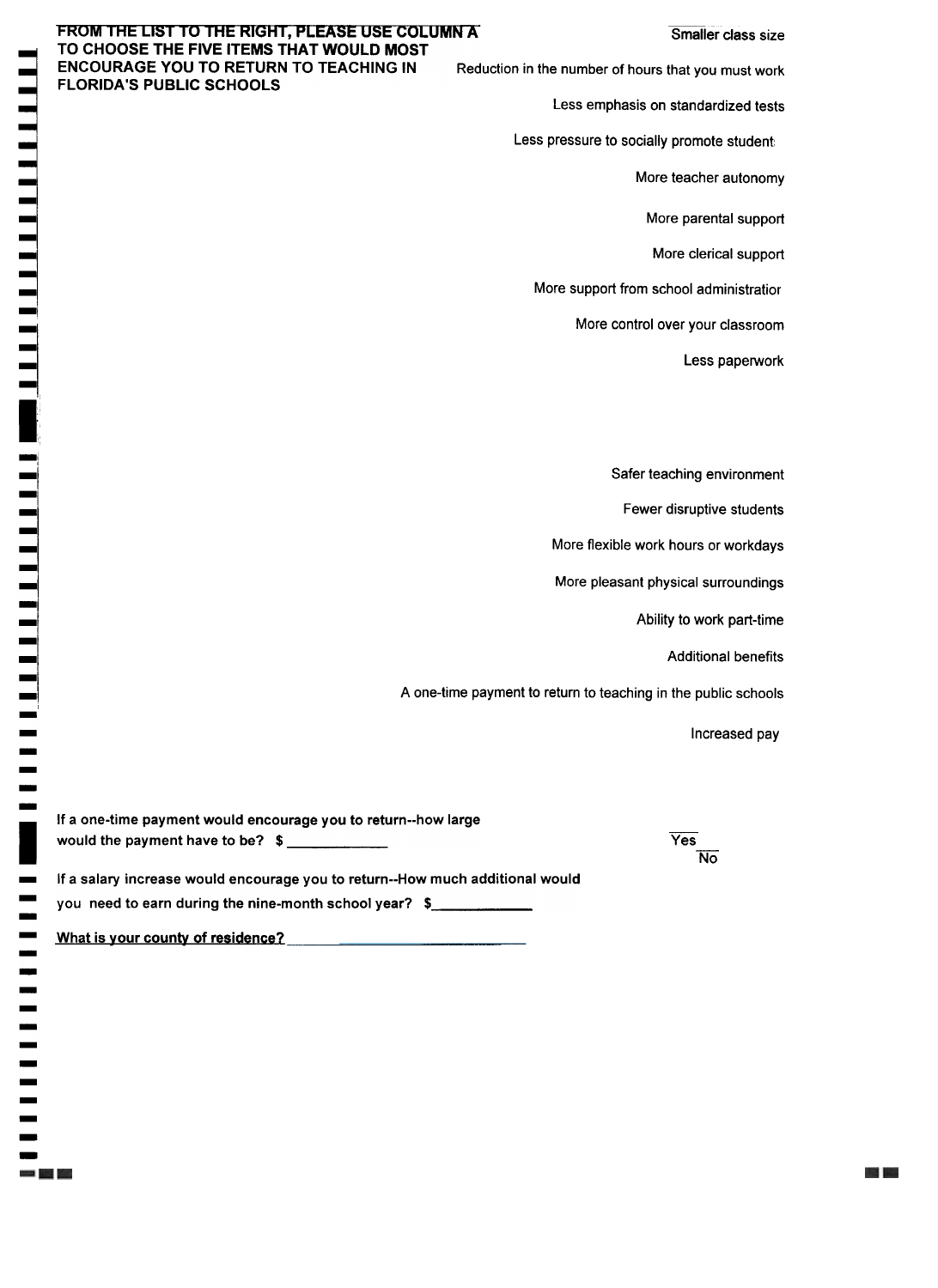## **RESPONSES FROM ALL FORMER TEACHERS AND BY CERTIFICATION**

|                                                     |        | <b>ALL FORMER TEACHERS</b> | <b>MATH</b> |         | <b>SCIENCE</b> |         | <b>ESE</b> |         | <b>FOREIGN LANGUAGE</b> |         |
|-----------------------------------------------------|--------|----------------------------|-------------|---------|----------------|---------|------------|---------|-------------------------|---------|
| <b>CURRENT PROFESSIONAL ACTIVITY</b>                | Number | Percent                    | Number      | Percent | <b>Number</b>  | Percent | Number     | Percent | Number                  | Percent |
| Substitute teacher                                  | 57     | 2.9%                       | 17          | 3.5%    |                | 3.0%    | 21         | 2.6%    |                         | 4.4%    |
| Furthering education/plan to return to teaching     | 66     | 3.4%                       | 10          | 2.1%    | 10             | 2.7%    | 27         | 3.3%    | 12                      | 7.5%    |
| Furthering education/no plans to return to teaching | 69     | 3.5%                       | 13          | 2.7%    | 18             | 4.9%    | 32         | 3.9%    |                         | 1.9%    |
| Working in a non-teaching job                       | 844    | 43.4%                      | 232         | 47.7%   | 178            | 48.0%   | 312        | 38.0%   | 79                      | 49.4%   |
| Not currently working                               | 909    | 46.7%                      | 214         | 44.0%   | 154            | 41.5%   | 429        | 52.3%   | 59                      | 36.9%   |
| <b>TOTAL</b>                                        | l.945  | 100.0%                     | 486         | 100.0%  | 371            | 100.0%  | 821        | 100.0%  | 160                     | 100.0%  |
| Number missing                                      | 299    |                            | 59          |         | 74             |         | 122        |         | 30                      |         |

|                                        |        | <b>ALL FORMER TEACHERS</b> |        | <b>MATH</b> |        | <b>SCIENCE</b> |        | <b>ESE</b> |        | <b>FOREIGN LANGUAGE</b> |
|----------------------------------------|--------|----------------------------|--------|-------------|--------|----------------|--------|------------|--------|-------------------------|
| <b>IPLANNING TO RETURN TO TEACHING</b> | Number | Percent                    | Number | Percent     | Number | Percent        | Number | Percent    | Number | Percent                 |
| Yes                                    | 426    | 19.0%                      | 70     | 13.4%       |        | $17.1\%$       | 208    | 22.1%      | 44     | 23.2%                   |
| <b>No</b>                              | .818   | 81.0%                      | 472    | 86.6%       | 369    | 82.9%          | 735    | 77.9%      | 146    | 76.8%                   |
| <b>TOTAL</b>                           | 2.244  | 100.0%                     | 545    | 100.0%      | 445    | 100.0%         | 943    | 100.0%     | 190    | 100.0%                  |

|                                                 | <b>ALL FORMER TEACHERS</b> |         | <b>MATH</b> |         | <b>SCIENCE</b> |         | <b>ESE</b> |         | <b>FOREIGN LANGUAGE</b> |         |
|-------------------------------------------------|----------------------------|---------|-------------|---------|----------------|---------|------------|---------|-------------------------|---------|
| <b>IMAIN REASON FOR LEAVING TEACHING</b>        | Number                     | Percent | Number      | Percent | Number         | Percent | Number     | Percent | Number                  | Percent |
| Family or personal move                         | 66                         | 3.4%    | 12          | 2.5%    | 11             | 3.0%    | 28         | 3.5%    | 6                       | 3.9%    |
| Pregnancy/child rearing                         | 552                        | 28.7%   | 118         | 24.6%   | 66             | 18.1%   | 303        | 37.7%   | 24                      | 15.6%   |
| Health                                          | 65                         | 3.4%    | 23          | 4.8%    | 5              | 1.4%    | 30         | 3.7%    |                         | 4.5%    |
| To retire                                       | 193                        | 10.0%   | 57          | 11.9%   | 51             | 14.0%   | 43         | 5.3%    | 19                      | 12.3%   |
| To pursue another career                        | 157                        | 8.2%    | 37          | 7.7%    | 37             | 10.1%   | 54         | 6.7%    | 14                      | 9.1%    |
| For better salary or benefits                   | 274                        | 14.2%   | 76          | 15.8%   | 73             | 20.0%   | 87         | 10.8%   | 21                      | 13.6%   |
| To take courses to improve career opportunities | 45                         | 2.3%    |             | 1.5%    | 10             | 2.7%    | 22         | 2.7%    | 3                       | 1.9%    |
| School staffing action                          | 69                         | 3.6%    | 13          | 2.7%    | 18             | 4.9%    | 29         | 3.6%    | 11                      | 7.1%    |
| Dissatisfied with teaching as a career          | 389                        | 20.2%   | 107         | 22.3%   | 83             | 22.7%   | 149        | 18.5%   | 38                      | 24.7%   |
| Other family or personal reason                 | 114                        | 5.9%    | 30          | 6.3%    | 11             | 3.0%    | 59         | 7.3%    | 11                      | 7.1%    |
| <b>TOTAL</b>                                    | 1,924                      | 100.0%  | 480         | 100.0%  | 365            | 100.0%  | 804        | 100.0%  | 154                     | 100.0%  |
| Number missing                                  | 320                        |         | 65          |         | 80             |         | 139        |         | 36                      |         |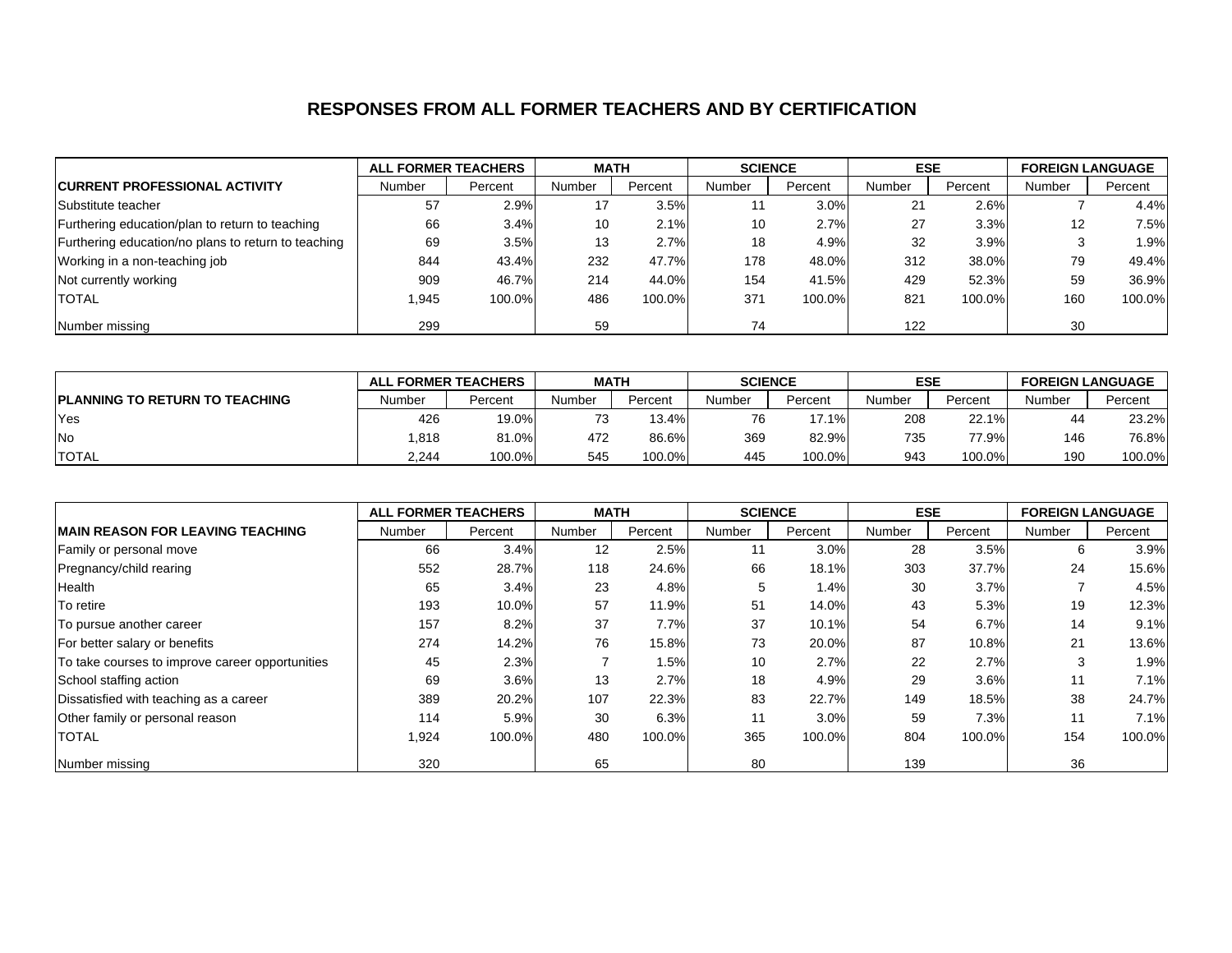| <b>FACTORS THAT WOULD ENCOURAGE</b>               | <b>ALL FORMER TEACHERS</b> |                     |             | <b>MATH</b> |                | <b>SCIENCE</b> |             | <b>ESE</b>  |             | <b>FOREIGN LANGUAGE</b>  |
|---------------------------------------------------|----------------------------|---------------------|-------------|-------------|----------------|----------------|-------------|-------------|-------------|--------------------------|
| <b>RESPONDENT TO RETURN TO TEACHING</b>           | Number of                  | Percent of          | Number of   | Percent of  | Number of      | Percent of     | Number of   | Percent of  | Number of   | Percent of               |
|                                                   | respondents                | respondents         | respondents | respondents | respondents    | respondents    | respondents | respondents | respondents | respondents              |
| Increased pay                                     | 1,361                      | 72.4%               | 329         | 67.8%       | 269            | 69.5%          | 579         | 76.4%       | 121         | 74.7%                    |
| Smaller class size                                | 1,177                      | 62.6%               | 332         | 68.5%       | 262            | 67.7%          | 436         | 57.5%       | 104         | 64.2%                    |
| Fewer disruptive students                         | 998                        | 53.1%               | 333         | 68.7%       | 243            | 62.8%          | 284         | 37.5%       | 101         | 62.3%                    |
| Less paperwork                                    | 798                        | 42.4%               | 143         | 29.5%       | 115            | 29.7%          | 426         | 56.2%       | 59          | 36.4%                    |
| More support from school administration           | 652                        | 34.7%               | 157         | 32.4%       | 156            | 40.3%          | 269         | 35.5%       | 54          | 33.3%                    |
| Ability to work part-time                         | 616                        | 32.7%               | 146         | 30.1%       | 93             | 24.0%          | 292         | 38.5%       | 47          | 29.0%                    |
| Less emphasis on standardized tests               | 473                        | 25.1%               | 133         | 27.4%       | 83             | 21.4%          | 186         | 24.5%       | 26          | 16.0%                    |
| More parental support                             | 419                        | 22.3%               | 128         | 26.4%       | 88             | 22.7%          | 144         | 19.0%       | 38          | 23.5%                    |
| Safer teaching environment                        | 392                        | 20.8%               | 103         | 21.2%       | 74             | 19.1%          | 157         | 20.7%       | 44          | 27.2%                    |
| More control over your classroom                  | 345                        | 18.3%               | 100         | 20.6%       | 74             | 19.1%          | 130         | 17.2%       | 25          | 15.4%                    |
| A one-time payment to return to teaching          | 339                        | 18.0%               | 79          | 16.3%       | 87             | 22.5%          | 143         | 18.9%       | 22          | 13.6%                    |
| More flexible work hours or workdays              | 316                        | 16.8%               | 56          | 11.5%       | 43             | 11.1%          | 165         | 21.8%       | 32          | 19.8%                    |
| More teacher autonomy                             | 288                        | 15.3%               | 56          | 11.5%       | 63             | 16.3%          | 125         | 16.5%       | 29          | 17.9%                    |
| <b>Additional benefits</b>                        | 261                        | 13.9%               | 63          | 13.0%       | 56             | 14.5%          | 108         | 14.2%       | 27          | 16.7%                    |
| Less pressure to socially promote students        | 256                        | 13.6%               | 114         | 23.5%       | 80             | 20.7%          | 43          | 5.7%        | 20          | 12.3%                    |
| Reduction in the number of work hours             | 202                        | 10.7%               | 54          | 11.1%       | 31             | 8.0%           | 84          | 11.1%       | 24          | 14.8%                    |
| More clerical support                             | 171                        | 9.1%                | 23          | 4.7%        | 28             | 7.2%           | 91          | 12.0%       | 15          | 9.3%                     |
| More pleasant physical surroundings               | 94                         | 5.0%                | 22          | 4.5%        | 18             | 4.7%           | 41          | 5.4%        | 9           | 5.6%                     |
| TOTAL RESPONSES (Respondent could give up to five | 9,158                      |                     | 2,371       |             | 1,863          |                | 3,703       |             | 797         |                          |
| responses)                                        |                            |                     |             |             |                |                |             |             |             |                          |
| <b>ONE-TIME PAYMENT FOR FORMER TEACHERS</b>       |                            | ALL FORMER TEACHERS |             | <b>MATH</b> | <b>SCIENCE</b> |                |             | <b>FSF</b>  |             | <b>EOREIGN I ANGUAGE</b> |

| <b>ONE-TIME PAYMENT FOR FORMER TEACHERS</b> | <b>ALL FORMER TEACHERS</b> |         | <b>MATH</b>  |         | <b>SCIENCE</b> |         | <b>ESE</b>   |         | <b>FOREIGN LANGUAGE</b> |         |
|---------------------------------------------|----------------------------|---------|--------------|---------|----------------|---------|--------------|---------|-------------------------|---------|
| <b>ITO RETURN TO TEACHING</b>               | Number                     | Percent | Number       | Percent | Number         | Percent | Number       | Percent | Number                  | Percent |
| \$2,000 or less                             | 21                         | 6.9%    | 3            | 4.3%    | 4              | 4.8%    | 9            | 7.1%    | 2                       | 10.0%   |
| $$2,001 - $5,000$                           | 107                        | 35.3%   | 22           | 31.4%   | 26             | 31.3%   | 50           | 39.7%   |                         | 35.0%   |
| $$5,001 - $10,000$                          | 85                         | 28.1%   | 19           | 27.1%   | 24             | 28.9%   | 30           | 23.8%   | 6                       | 30.0%   |
| $$10,001 - $20,000$                         | 34                         | 11.2%   | 13           | 18.6%   | 10             | 12.0%   | 10           | 7.9%    | 3                       | 15.0%   |
| More than \$20,000                          | 56                         | 18.5%   | 13           | 18.6%   | 19             | 22.9%   | 27           | 21.4%   | 2                       | 10.0%   |
| <b>TOTAL*</b>                               | 303                        | 100.0%  | 70           | 100.0%  | 83             | 100.0%  | 126          | 100.0%  | 20                      | 100.0%  |
| Number missing                              | 36                         |         | 9            |         | 4              |         | 17           |         | 2                       |         |
| Mean                                        | 15,528                     |         | 16,550       |         | \$<br>18,604   |         | \$<br>15,038 |         | \$<br>14,720            |         |
| Mode                                        | 5,000                      |         | 5,000<br>\$. |         | \$<br>10,000   |         | \$<br>5,000  |         | \$<br>10,000            |         |
|                                             | $(n=79)$                   |         | $(n=15)$     |         | $(n=21)$       |         | $(n=35)$     |         | $(n=6)$                 |         |
|                                             |                            |         |              |         |                |         |              |         |                         |         |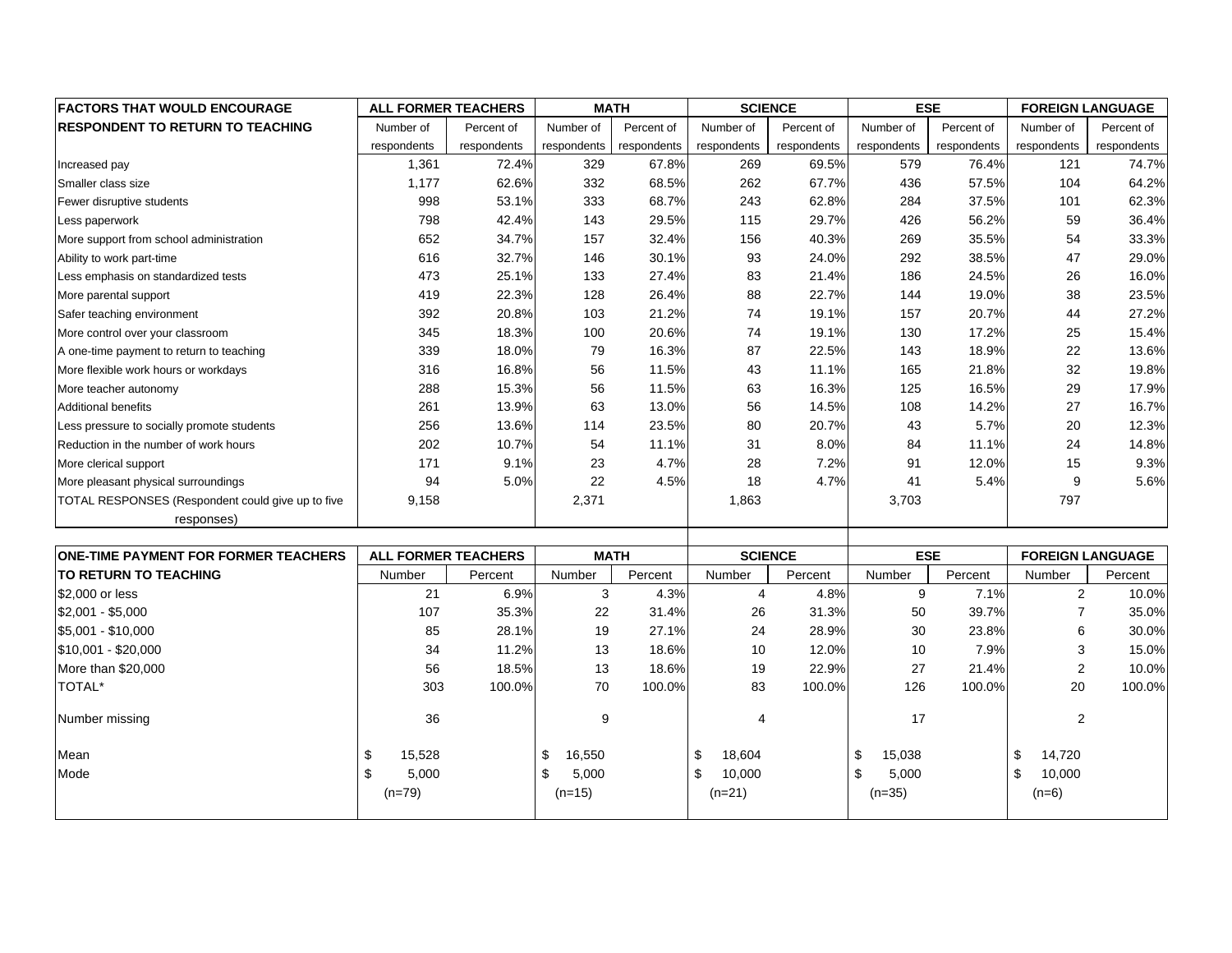|                                              | <b>ALL FORMER TEACHERS</b> |         | <b>MATH</b>  |         | <b>SCIENCE</b> |         | <b>ESE</b>   |         | <b>FOREIGN LANGUAGE</b> |         |
|----------------------------------------------|----------------------------|---------|--------------|---------|----------------|---------|--------------|---------|-------------------------|---------|
| <b>SALARY INCREASE TO RETURN TO TEACHING</b> | Number                     | Percent | Number       | Percent | Number         | Percent | Number       | Percent | Number                  | Percent |
| \$2,000 or less                              | 18                         | 1.6%    | 3            | 1.1%    | 5              | 2.2%    | 8            | 1.8%    |                         | 1.0%    |
| $$2,001 - $5,000$                            | 229                        | 20.7%   | 48           | 18.0%   | 35             | 15.1%   | 108          | 23.9%   | 22                      | 21.4%   |
| $$5,001 - $10,000$                           | 413                        | 37.3%   | 102          | 38.2%   | 76             | 32.8%   | 169          | 37.4%   | 47                      | 45.6%   |
| $$10,001 - $15,000$                          | 130                        | 11.8%   | 33           | 12.4%   | 37             | 15.9%   | 43           | 9.5%    | 15                      | 14.6%   |
| $$15,001 - $20,000$                          | 121                        | 10.9%   | 32           | 12.0%   | 28             | 12.1%   | 53           | 11.7%   | 5                       | 4.9%    |
| More than \$20,000                           | 195                        | 17.6%   | 49           | 18.4%   | 51             | 22.0%   | 71           | 15.7%   | 13                      | 12.6%   |
| TOTAL*                                       | 1,106                      | 100.0%  | 267          | 100.0%  | 232            | 100.0%  | 452          | 100.0%  | 103                     | 100.0%  |
| Number missing                               | 255                        |         | 62           |         | 37             |         | 127          |         | 18                      |         |
| Mean                                         | 15,545                     |         | 15,626<br>\$ |         | \$<br>17,752   |         | \$<br>14,944 |         | \$<br>13,859            |         |
| Mode                                         | 10,000                     |         | \$<br>10,000 |         | \$<br>10,000   |         | \$<br>10,000 |         | \$<br>10,000            |         |
|                                              | $(n=279)$                  |         | $(n=74)$     |         | $(n=52)$       |         | $(n=109)$    |         | $(n=31)$                |         |

|                                          |        | <b>ALL FORMER TEACHERS</b> | <b>MATH</b> |         |        | <b>SCIENCE</b> |               | <b>ESE</b> |        | <b>FOREIGN LANGUAGE</b> |
|------------------------------------------|--------|----------------------------|-------------|---------|--------|----------------|---------------|------------|--------|-------------------------|
| <b>INUMBER OF CURRENT CERTIFICATIONS</b> | Number | Percent                    | Number      | Percent | Number | Percent        | <b>Number</b> | Percent    | Number | Percent                 |
| One                                      | 373. ا | 63.3%                      | 342         | 62.8%   | 265    | 59.6%          | 522           | 55.4%      | 117    | 61.6%                   |
| Two                                      | 624    | 28.8%                      | 149         | 27.3%   | 133    | 29.9%          | 319           | 33.8%      | 54     | 28.4%                   |
| Three                                    | 164    | 7.6%                       | 47          | 8.6%    | 40     | $9.0\%$        | 96            | 10.2%      |        | 8.9%                    |
| Four                                     |        | 0.3%                       | 6           | $1.1\%$ |        | $1.1\%$        |               | 0.4%       |        | 0.5%                    |
| <b>IFive</b>                             |        | 0.1%                       |             | 0.2%    |        | 0.4%           |               | 0.2%       |        | 0.5%                    |
| <b>TOTAL</b>                             | 2.170  | 100.0%                     | 545         | 100.0%  | 445    | 100.0%         | 943           | 100.0%     | 190    | 100.0%                  |
|                                          |        |                            |             |         |        |                |               |            |        |                         |
| Number missing                           | 74     |                            |             |         |        |                |               |            |        |                         |

|                                                  | <b>ALL FORMER TEACHERS</b> |         | <b>MATH</b> |         | <b>SCIENCE</b> |         | <b>ESE</b> |         | <b>FOREIGN LANGUAGE</b> |         |
|--------------------------------------------------|----------------------------|---------|-------------|---------|----------------|---------|------------|---------|-------------------------|---------|
| <b>ICURRENT CERTIFICATIONS</b>                   | Number                     | Percent | Number      | Percent | Number         | Percent | Number     | Percent | Number                  | Percent |
| Elementary                                       | 535                        | 17.0%   | 95          | 11.7%   | 49             | $7.2\%$ | 312        | 21.2%   | 22                      | 7.8%    |
| Math/Computer Science                            | 545                        | 17.3%   | 545         | 67.3%   | 60             | 8.8%    | 20         | 1.4%    |                         | 2.5%    |
| Science                                          | 445                        | 14.1%   | 60          | 7.4%    | 445            | 65.3%   | 15         | 1.0%    |                         | 1.1%    |
| <b>Exceptional education</b>                     | 943                        | 29.9%   | 20          | 2.5%    | 15             | 2.2%    | 943        | 64.0%   | 12                      | 4.3%    |
| Foreign language                                 | 190                        | 6.0%    |             | $0.9\%$ | 3              | 0.4%    | 12         | 0.8%    | 190                     | 67.4%   |
| Vocational education                             | 37                         | 1.2%    | 19          | 2.3%    | 13             | $1.9\%$ |            | 0.2%    |                         | 0.7%    |
| Other                                            | 456                        | 14.5%   | 64          | 7.9%    | 96             | 14.1%   | 169        | 11.5%   | 46                      | 16.3%   |
| TOTAL (Respondent could give multiple responses) | 3,151                      | 100.0%  | 810         | 100.0%  | 681            | 100.0%  | .474       | 100.0%  | 282                     | 100.0%  |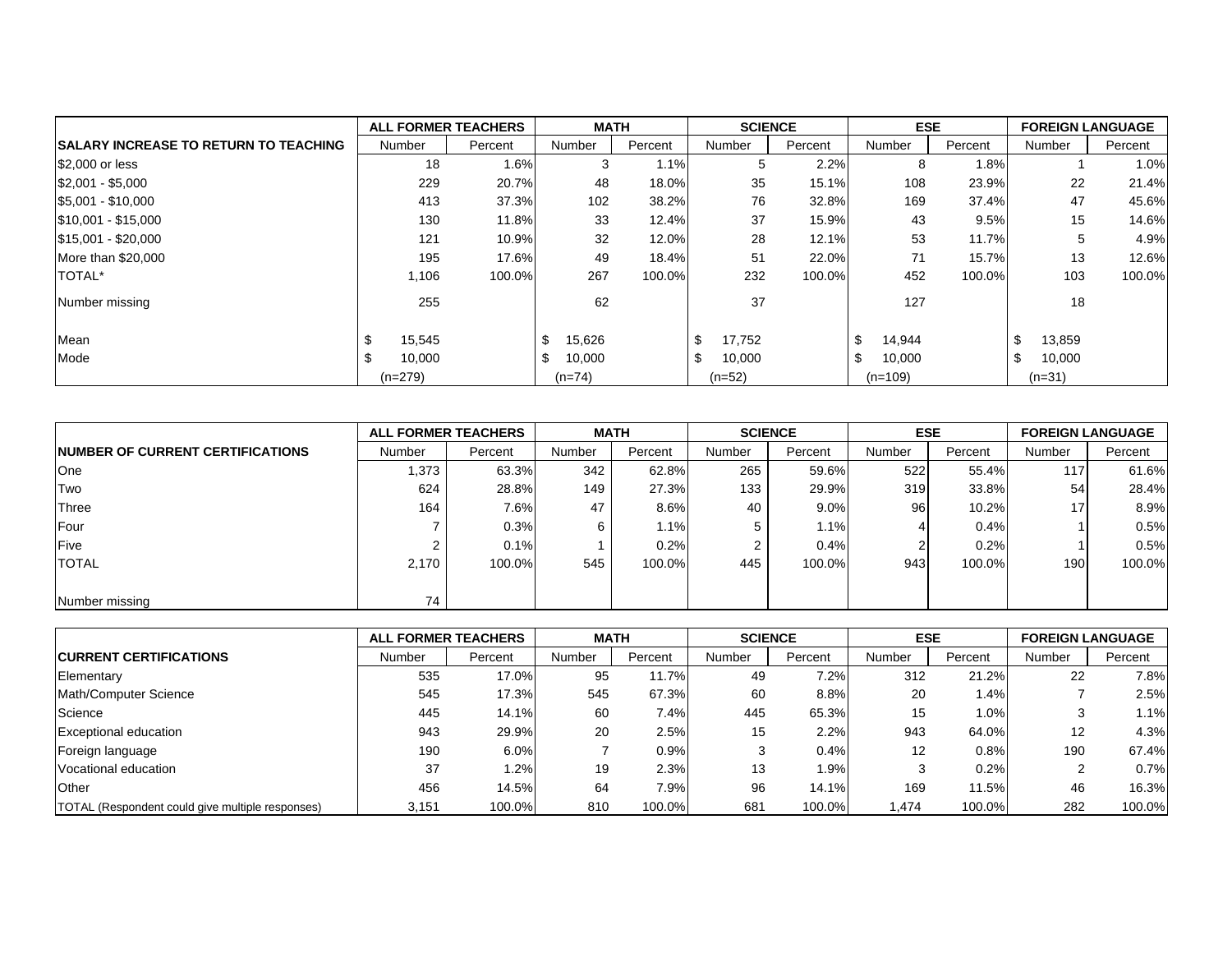|                |        | <b>ALL FORMER TEACHERS</b> |        | <b>MATH</b> |        | <b>SCIENCE</b> |        | <b>ESE</b> |        | <b>FOREIGN LANGUAGE</b> |
|----------------|--------|----------------------------|--------|-------------|--------|----------------|--------|------------|--------|-------------------------|
| <b>GENDER</b>  | Number | Percent                    | Number | Percent     | Number | Percent        | Number | Percent    | Number | Percent                 |
| Female         | 829. ا | 83.7%                      | 411    | 75.7%       | 290    | 65.3%          | 889    | 94.5%      | 161    | 86.1%                   |
| Male           | 356    | 16.3%                      | 132    | 24.3%       | 154    | 34.7%          | 52     | 5.5%       | 26     | 13.9%                   |
| <b>TOTAL</b>   | 2,185  | 100.0%                     | 543    | 100.0%      | 444    | 100.0%         | 941    | 100.0%     | 187    | 100.0%                  |
| Number missing | 59     |                            |        |             |        |                |        |            |        |                         |

|                |        | <b>ALL FORMER TEACHERS</b> |        | <b>MATH</b> |        | <b>SCIENCE</b> |               | <b>ESE</b> |        | <b>FOREIGN LANGUAGE</b> |
|----------------|--------|----------------------------|--------|-------------|--------|----------------|---------------|------------|--------|-------------------------|
| <b>RACE</b>    | Number | Percent                    | Number | Percent     | Number | Percent        | <b>Number</b> | Percent    | Number | Percent                 |
| White          | 2,004  | 93.0%                      | 493    | 91.5%       | 403    | 92.0%          | 875           | 94.5%      | 163    | 89.1%                   |
| <b>Black</b>   | 76     | 3.5%                       | 26     | 4.8%        | 19     | 4.3%           | 23            | 2.5%       |        | 3.8%                    |
| Other          | 74     | 3.4%                       | 20     | 3.7%        | 16     | 3.7%           | 28            | 3.0%       | 13     | 7.1%                    |
| <b>TOTAL</b>   | 2.154  | 100.0%                     | 539    | 100.0%      | 438    | 100.0%         | 926           | 100.0%     | 183    | 100.0%                  |
| Number missing | 90     |                            |        |             |        |                | 17            |            |        |                         |

|                | <b>ALL FORMER TEACHERS</b> |         | <b>MATH</b> |         | <b>SCIENCE</b> |         | <b>ESE</b> |         | <b>FOREIGN LANGUAGE</b> |         |
|----------------|----------------------------|---------|-------------|---------|----------------|---------|------------|---------|-------------------------|---------|
| <b>AGE</b>     | Number                     | Percent | Number      | Percent | Number         | Percent | Number     | Percent | Number                  | Percent |
| $20 - 29$      | 166                        | 7.6%    | 40          | 7.4%    | 30             | 6.8%    | 74         | 7.9%    |                         | 4.3%    |
| $30 - 39$      | 602                        | 27.6%   | 131         | 24.2%   | 102            | 23.0%   | 307        | 32.7%   | 43                      | 23.0%   |
| $40 - 49$      | 649                        | 29.7%   | 150         | 27.7%   | 114            | 25.7%   | 322        | 34.3%   | 52                      | 27.8%   |
| $50 - 59$      | 743                        | 34.0%   | 216         | 39.9%   | 194            | 43.7%   | 230        | 24.5%   | 80                      | 42.8%   |
| 60 and older   | 23                         | 1.1%    |             | 0.7%    | 4              | 0.9%    | 6          | 0.6%    |                         | 2.1%    |
| <b>TOTAL</b>   | 2,183                      | 100.0%  | 541         | 100.0%  | 444            | 100.0%  | 939        | 100.0%  | 187                     | 100.0%  |
| Number missing | 61                         |         |             |         |                |         |            |         |                         |         |

|                        | <b>ALL FORMER TEACHERS</b> |         | <b>MATH</b>    |         | <b>SCIENCE</b> |         | <b>ESE</b> |         | <b>FOREIGN LANGUAGE</b> |         |
|------------------------|----------------------------|---------|----------------|---------|----------------|---------|------------|---------|-------------------------|---------|
| <b>HISPANIC ORIGIN</b> | Number                     | Percent | Number         | Percent | Number         | Percent | Number     | Percent | Number                  | Percent |
| Hispanic               | 135                        | 7.1%    | 29             | 6.3%    |                | 4.5%    | 44         | 5.4%    | 44                      | 25.3%   |
| Not Hispanic           | 1,759                      | 92.9%   | 435            | 93.8%   | 365            | 95.5%   | 766        | 94.6%   | 130                     | 74.7%   |
| <b>TOTAL</b>           | 1,894                      | 100.0%  | 464            | 100.0%  | 382            | 100.0%  | 810        | 100.0%  | 174                     | 100.0%  |
| Number missing         | 350                        |         | 8 <sup>4</sup> |         | 63             |         | 133        |         | 16                      |         |